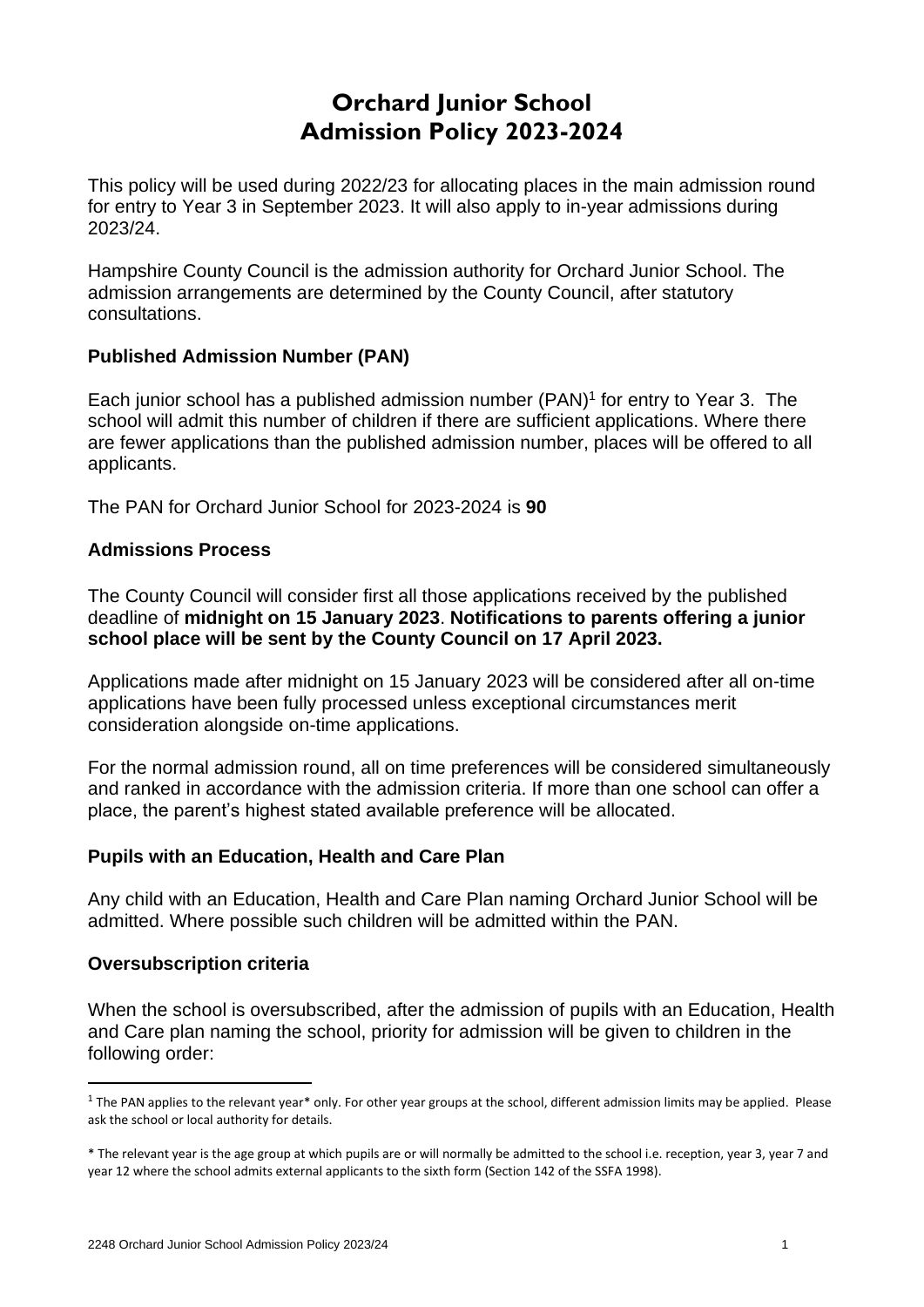1. Looked after children or children who were previously looked after *(see definition i)*.

2. (For applications in the normal admission round only) Children or families with an exceptional medical and/or social need *(see definition ii)*. Supporting evidence from a professional is required such as a doctor and/or consultant for medical needs or a social worker, health visitor, housing officer, the police or probation officer for social needs. This evidence must confirm the child or family's medical or social need and why that need(s) makes it essential that the child attends Orchard Junior School rather than any other. If evidence is not submitted by the application deadline, the medical and/or social need cannot be considered.

3. Children of staff *(see definition iii)* who have, (1) been employed at Orchard Junior School for two or more years at the time at which the application for admission to the school is made, or (2) have been recruited to fill a vacant post for which there is a demonstrable skill shortage.

4. Children living **in** the catchment area *(see definition iv)* of Orchard Junior School who at the time of application have a sibling *(see definition v)* on the roll of Orchard Junior School or the linked infant school, Orchard Infant School, who will still be on roll at the time of admission. [See 7 for additional children who may be considered under this criterion.]

5. Children living **out** of the catchment who were allocated a place at the linked infant school, Orchard Infant School, in the normal admission round in a previous year because the child was displaced *(see definition vi)* from the catchment school for their address, and they remain living in the catchment area.

6. Other children living **in** the catchment area of Orchard Junior School.

7. Children living **out** of the catchment area who at the time of application have a sibling *(see definition v)* on the roll of Orchard Junior School or the linked infant school, Orchard Infant School, who will still be on roll at the time of admission. [Where a sibling was allocated a place at Orchard Junior School or Orchard Infant School in the normal admission round in a previous year because the child was displaced *(see definition vi)*  from the catchment school for their address, the application will be considered under 4, above, subject to the siblings still living in the catchment area for the school from which they were displaced. In future normal admissions rounds a younger sibling will be considered to have been displaced where they were allocated a place at Orchard Junior School or Orchard Infant School under this criterion as a consequence of their elder sibling's displacement and are still living in the catchment area for the school from which they were displaced].

8. Children living **out** of the catchment area who at the time of application are on the roll of the linked infant school, Orchard Infant School.

9. Other children.

#### *Definitions*

(i) Looked after children are defined as those who are (a) in the care of a local authority, or (b) being provided with accommodation by a local authority in the exercise of their social services functions (see the definition in section 22(1) of the Children Act 1989). Previously looked after children are those who were looked after but immediately after being looked after became subject to an adoption order, child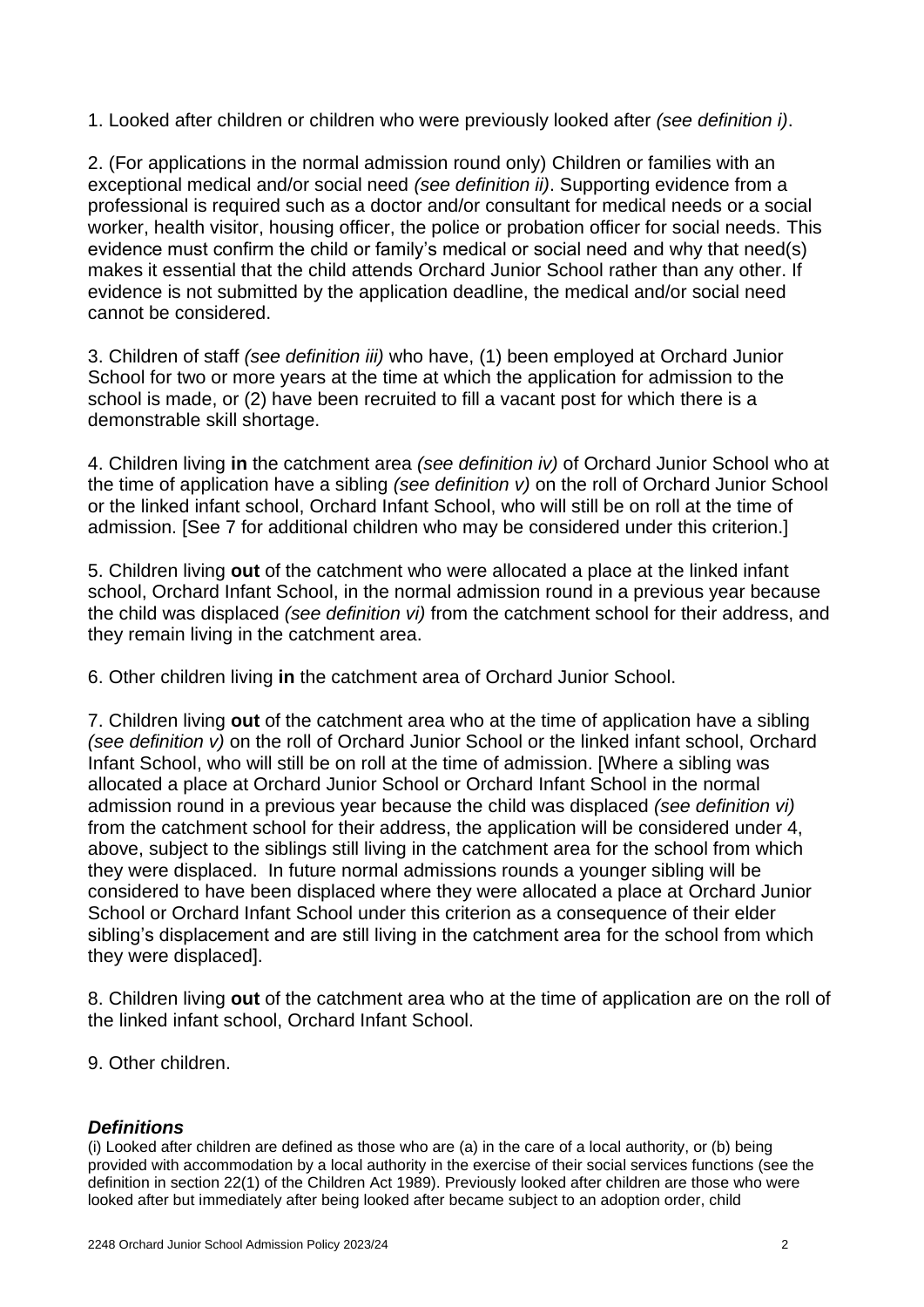arrangements order, or special guardianship order. An adoption order is an order under section 46 of the Adoption and Children Act 2002 or section 12 of the Adoption Act 1976. Child arrangements orders are defined in section 8 of the Children Act 1989, as amended by section 12 of the Children and Families Act 2014. Child arrangements orders replace residence orders and any residence order in force prior to 22 April 2014 is deemed to be a child arrangements order. Section 14A of the Children Act 1989 defines a 'special guardianship order' as an order appointing one or more individuals to be a child's special guardian (or special guardians). Previously looked after children also includes those who appear (to the admission authority) to have been in state care outside of England and ceased to be in state care as a result of being adopted. A child is regarded as having been in state care outside of England if they were in the care of or were accommodated by a public authority, a religious organisation, or any other provider of care whose sole or main purpose is to benefit society.

(ii) Applicants will only be considered under this criterion if on the application form (online or paper) they have ticked the appropriate box explicitly indicating that they wish for their application to be considered under medical / social need. 'Medical need' does not include mild medical conditions, such as asthma or allergies. 'Social need' does not include a parent's wish that a child attends the school because of a child's aptitude or ability or because their friends attend the school or because of routine childminding arrangements. Priority will be given to those children whose evidence establishes that they have a demonstrable and significant need to attend a particular school. Equally this priority will apply to children whose evidence establishes that a family member's physical or mental health or social needs mean that they have a demonstrable and significant need to attend a particular school. Evidence must confirm the circumstances of the case and must set out why the child should attend a particular school and why no other school could meet the child's needs. Providing evidence does not guarantee that a child will be given priority at a particular school and in each case a decision will be made based on the merits of the case and whether the evidence demonstrates that a placement should be made at one school above any other.

(iii) 'Staff' includes all those on the payroll of Orchard Junior School who (specific to clause (1)) have been an employee continuously for two years at the time of application. 'Children of staff' refers to situations where the staff member is the natural parent, the legal guardian or a resident step parent.

(iv) A map of the school's catchment area can be viewed on the school's details page on the Hampshire County Council website [www.hants.gov.uk/educationandlearning/findaschool.](http://www.hants.gov.uk/educationandlearning/findaschool)

(v) 'Sibling' refers to brother or sister, half-brother or half-sister, adoptive brother or adoptive sister, foster brother or foster sister, stepbrother or stepsister living as one family unit at the same address. It will also be applied to situations where a full, half or adopted brother or sister are living at separate addresses. Criteria 4 and 7 include children who at the time of application have a sibling for whom the offer of a place at Orchard Junior School or the linked infant school, Orchard Infant School, has been accepted, even if the sibling is not yet attending.

(vi) 'Displaced' refers to a child who was refused a place at the catchment school in the normal admissions round having named it in the application and was not offered a higher named preference school. To identify the child's catchment school please use [https://maps.hants.gov.uk/SchoolCatchmentAreaFinder.](https://maps.hants.gov.uk/SchoolCatchmentAreaFinder/) Note that some addresses are in catchment for more than one school and in this case, 'displaced' refers to a child who was refused a place at any of their catchment schools.

#### **Tie-breaker**

If the school is oversubscribed from within any of the above categories, straight line distance will be used to prioritise applications; applicants living nearer the school have priority. Distances will be measured from the Ordnance Survey home address point to the school address point using Hampshire County Council's Geographic Information Systems (GIS). Distances to multiple dwellings will give priority to the ground floor over the first floor and so on. On individual floors, distances will be measured to the stairs leading to the communal entrance. Where two or more applicants are equidistant, random allocation will be used to allocate the place. An explanation of the random allocation procedure is available on the County website.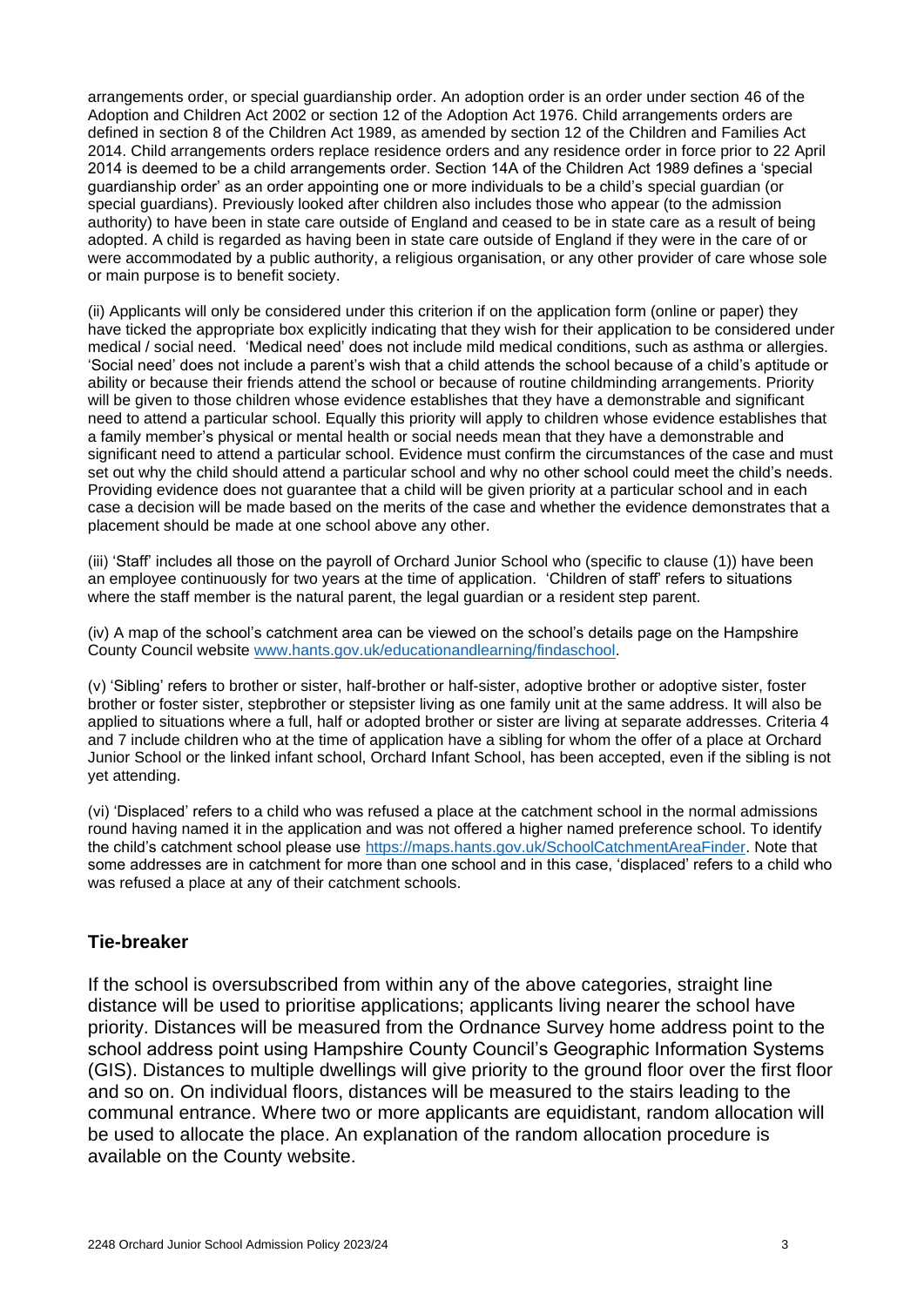# **Additional Information**

#### **Permanent Residence**

The child's permanent residence is where they live, normally including weekends and during school holidays as well as during the week and should be used for the application. The permanent address of children who spend part of their week with one parent and part with the other, at different addresses, will be the address at which they spend most of their time.

#### **Multiple births**

Where a twin or child from a multiple birth is offered the last place available within the PAN, any further twin or child of the same multiple birth will also be offered a place, if the parents so wish, even though this may raise the number in the year group above the school's PAN.

#### **Fair Access placements by the local authority**

Outside the normal admission round, it may sometimes be necessary for a pupil to be placed by the local authority, or a local placement panel acting on behalf of the authority, in a particular school even if there is a waiting list for admission. Such placements will be made in accordance with Hampshire County Council's Fair Access Protocol. The Protocol is based on legislation and government guidance.

#### **Waiting lists**

Waiting lists will be established for each year group where more applications are received than places available. For main round admissions to Year 3, the waiting list will be maintained centrally by the local authority until 31 August 2023. At all other times, and for other year groups, waiting lists will be operated by schools on behalf of the local authority.

Any places that become available will be offered to the child at the top of the list at that time. The waiting list is ordered according to the criteria of the admission policy with no account being taken of the length of time on the waiting list or any priority order expressed as part of the main admission round. Fair Access admissions and school closure arrangements will take priority over the waiting list.

The waiting list will be reviewed and revised –

- each time a child is added to, or removed from, the waiting list;
- when a child's changed circumstances affect their priority;

For entry to Year 3, the waiting list will remain open until 31 August 2024, at which point all names will be removed. For all other year groups, waiting lists will remain open until 31 August of each year. Parents who want their child to be considered for a place at the school in the following school year must submit a new in-year application in the August preceding the new school year. Schools will send a decision letter within the first 10 days of the new term.

#### **Admission of children outside their normal age group**

Parents may request that their child is admitted outside their normal age group. To do so, parents should include a request with their application, specifying why admission outside the normal age group is being requested and which year group they wish their child to be admitted. Decisions will be made based on the circumstances of the case and in the best interests of the child.